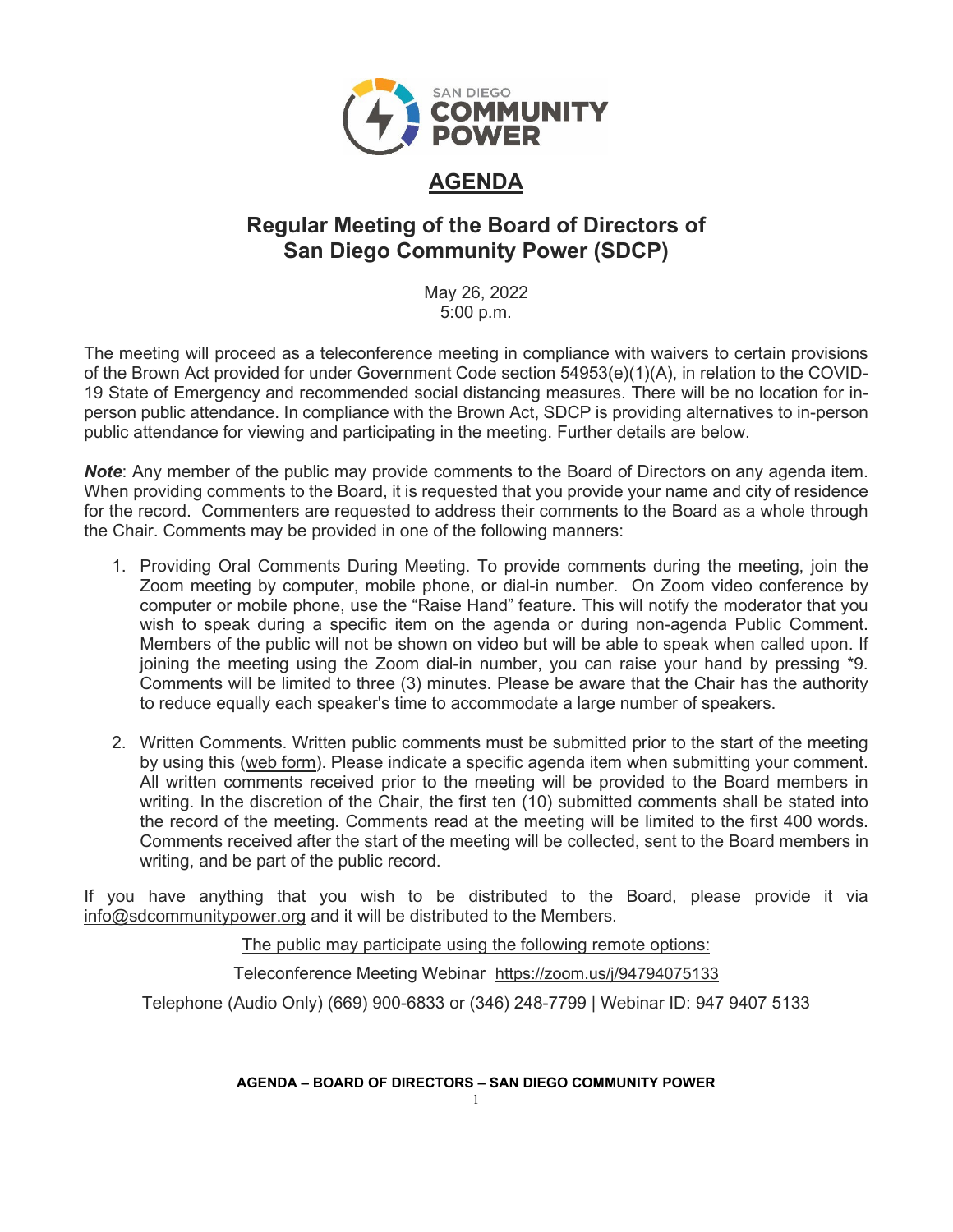# **Welcome**

**Call to Order**

**Pledge of Allegiance** 

**Roll Call**

**Items to be Added, Withdrawn, or Reordered on the Agenda**

# **Public Comments**

*Opportunity for members of the public to address the Board on any items not on the agenda but within the jurisdiction of the Board. Members of the public may provide a comment in either manner described above.* 

## **Consent Calendar**

*All matters are approved by one motion without discussion unless a member of the Board of Directors requests a specific item to be removed from the Consent Calendar for discussion. A member of the public may comment on any item on the Consent Calendar in either manner described above.* 

- **1. Approval of Findings to Continue Holding Remote/Teleconference Meetings Pursuant to Assembly Bill 361**
- **2. Approval of January 20, 2022 Meeting Minutes for Regular and Closed Session**
- **3. Receive and File Treasurer's Report for Period Ending 3/31/22**
- **4. Update on Back Office Metrics/Dashboard**
- **5. Update on Marketing and Public Relations**
- **6. Approval of San Diego Community Power Ticket and Pass Distribution Policy**

#### **Regular Agenda**

*The following items call for discussion or action by the Board of Directors. The Board may discuss and/or take action on any item listed below if the Board is so inclined.*

# **7. Presentation of the FY 2023 Operating Budget**

Recommendation: Receive and file presentation of the FY 2023 Operating Budget

**8. Discussion on 2022 Legislative Platform and AB 2838; Update on Legislative and Regulatory Items**

Recommendation: Review and discuss SDCP 2022 Legislative Platform; Discuss SDCP position

on AB 2838; Receive and discuss update on pending legislation and regulatory items

# **9. Update on Power Resources**

Recommendation: Receive and file update on Power Resources

# **10. Update on Customer Energy Programs**

Recommendation: Receive and file update on Customer Energy Programs

#### **AGENDA – BOARD OF DIRECTORS – SAN DIEGO COMMUNITY POWER**

 $\mathcal{D}$